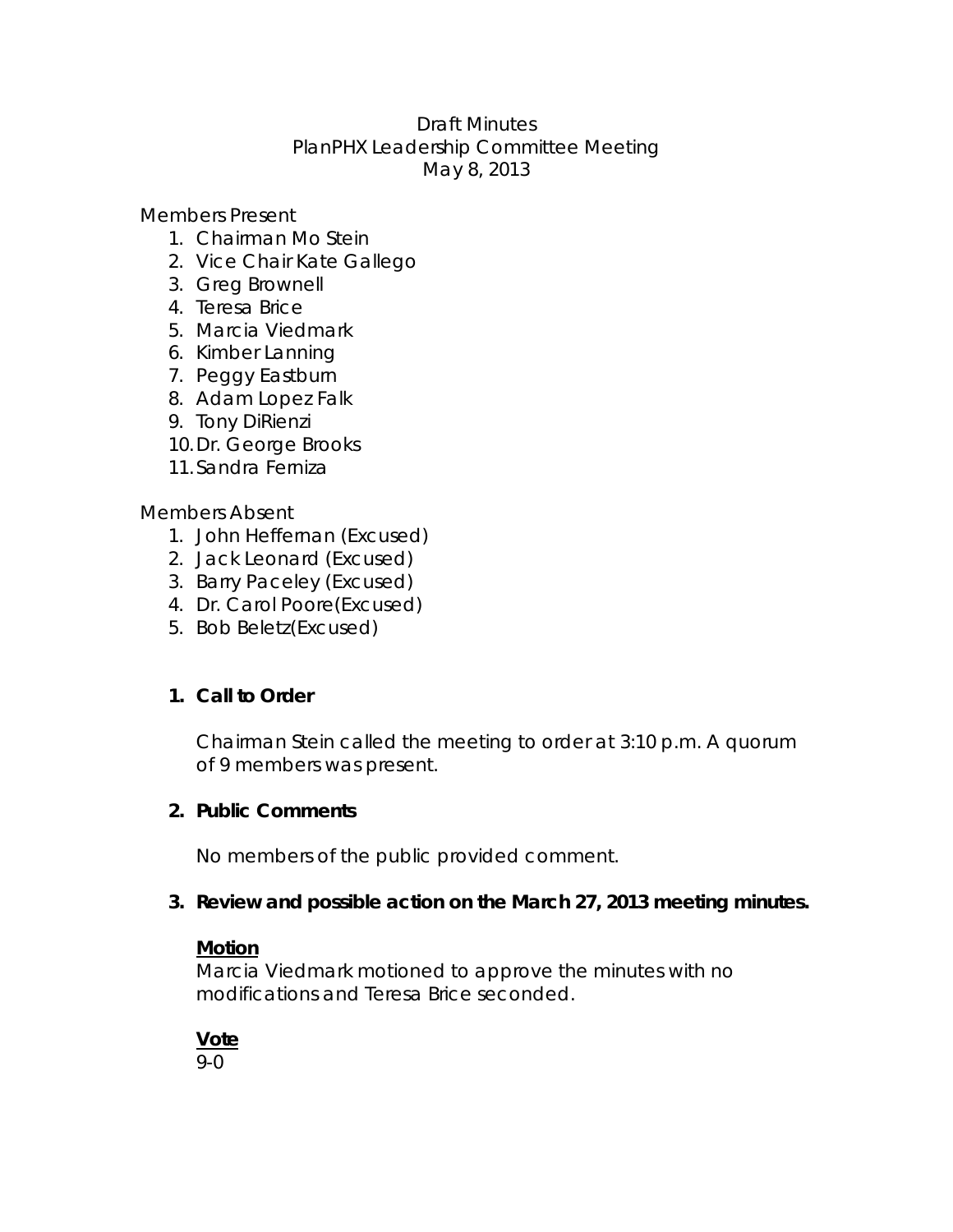# **4. Presentation and discussion on recent PlanPHX events.**

*Sandra Ferniza and Vice Chair Kate Gallego arrived during this item* 

An outreach update was given and committee members had the following comments:

- Dr. Brooks stated his concern about the ethnic makeup of the Leadership Committee
- Greg Brownell stated his concern about how many people on the Leadership Committee are from the suburbs and suggested we conduct a session with zoning attorneys.
- Sandra Ferniza suggested making contact with the Arizona Multihousing Association.
- **5. Presentation and discussion on PlanPHX Outline, Assets, Challenges, Brand Promise, Big Ideas.**

Chairman Stein provided an overview of each chapter and discussed the outline:

Chapter 1: Overview

Chapter 2: What we did

Chapter 3: What we heard

Chapter 4: The brand

Chapter 5: Big ideas and each

Chapter 6: Process

Chapter 7: Actions

Committee members had the following comments:

- Marcia Viedmark Stated she was impressed with the progress and outline and likes the phases and call to action
- Tony DiRienzi Concerned about villages and neighborhoods, and expressed how connecting to the core(s) is important
- Vice Chair Gallego Reminded the committee that the emphasis on the downtown core is a new concept in the General Plan
- Chairman Stein Discussed the similarities between the *Arizona We Want* report and PlanPHX.
- Kimber Lanning Added that the Nine Foundation main qualifier was connection to place.
- Adam Lopez Falk Stated we would need to simplify message to average resident.